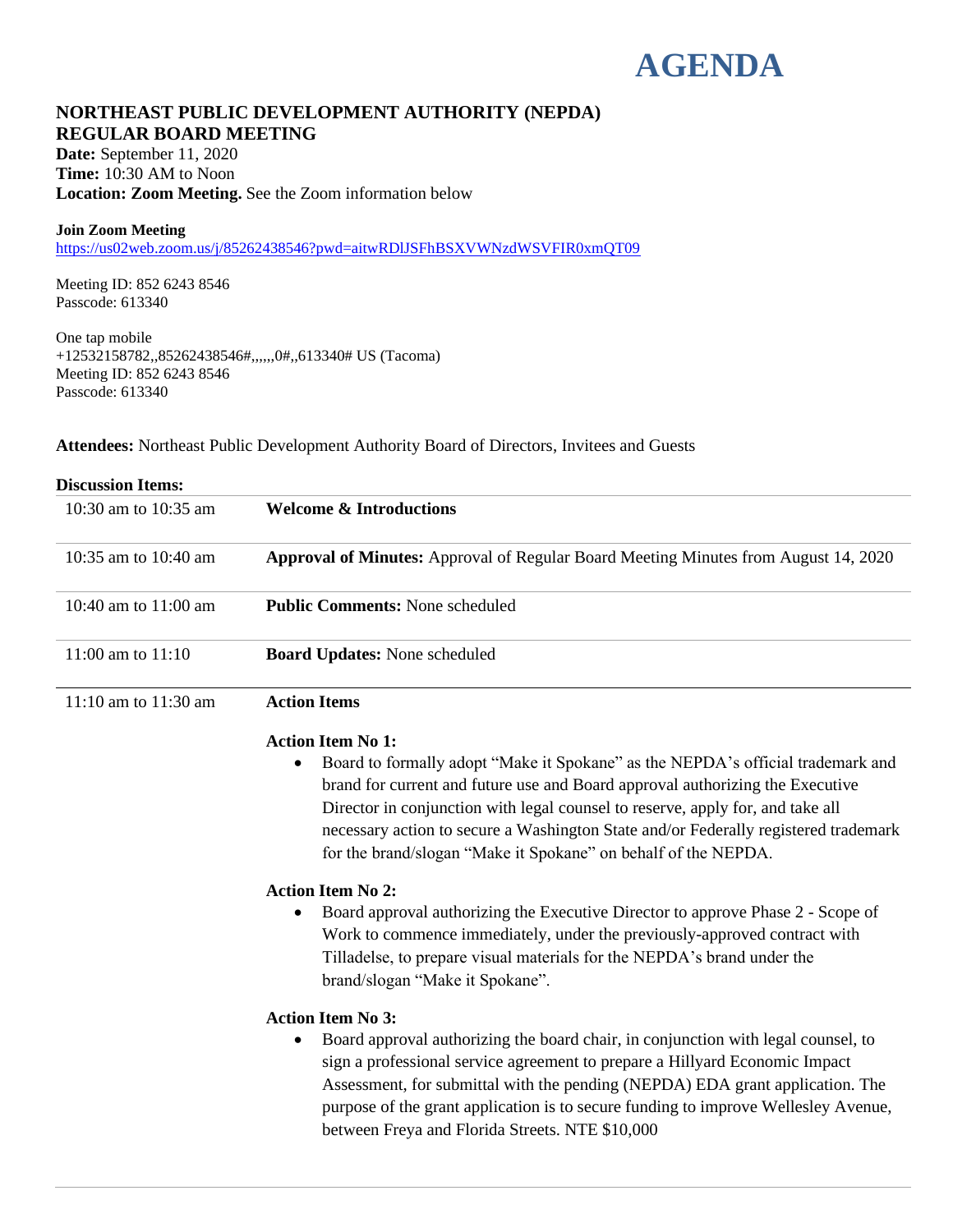# 11:30 am to 11:55 am **Executive Director Updates**

- OPENTogether Marketing Support Grant
- 2020 EDA Grant
- 2022 Grant
	- o Right-of-way
	- o NEPA
- **Innovation Collective**
- Revenues Spokane County
- Budget Review
	- o Capital Reallocation
- Grant Funding Strategic Plan
- The Ranch
- Pending Projects

11:55 am to 12:00 pm **Notable items, Around the Room, Closing**

**NEXT MEETING**: October 9, 2020, 10:30 AM to Noon. By Zoom, or at the Northeast Community Center, 4001 N Cook Street, Spokane, WA 99207 (south conference room, lower level).

# **DISCLOSURES**

**AMERICANS WITH DISABILITIES ACT (ADA) INFORMATION:** The City of Spokane is committed to providing equal access to its facilities, programs and services for persons with disabilities. Individuals requesting reasonable accommodations or further information may call, write, or email Human Resources at 509.625.6363, 808 W. Spokane Falls Blvd, Spokane, WA, 99201; or. Persons who are deaf or hard of hearing may contact Human Resources through the Washington Relay Service at 7-1-1. Please contact us forty-eight (48) hours before the meeting date.

**EXECUTIVE SESSION:** An Executive Session may be called during the meeting. The purpose must be announced and is limited by RCW 42.30.110. Examples include: (1) to discuss with legal counsel litigation, potential litigation and/or legal risks (RCW 42.30.110(1)(i)); (2) to consider the acquisition of real estate by lease or purchase when public knowledge regarding such consideration would cause a likelihood of increased price (RCW 42.30.110(1)(b)); and (3) to consider the minimum price at which real estate will be offered for sale or lease when public knowledge regarding such consideration would cause a likelihood of decreased price (final action selling or leasing public property shall be taken in a meeting open to the public)(RCW  $42.30.110(1)(c)$ ).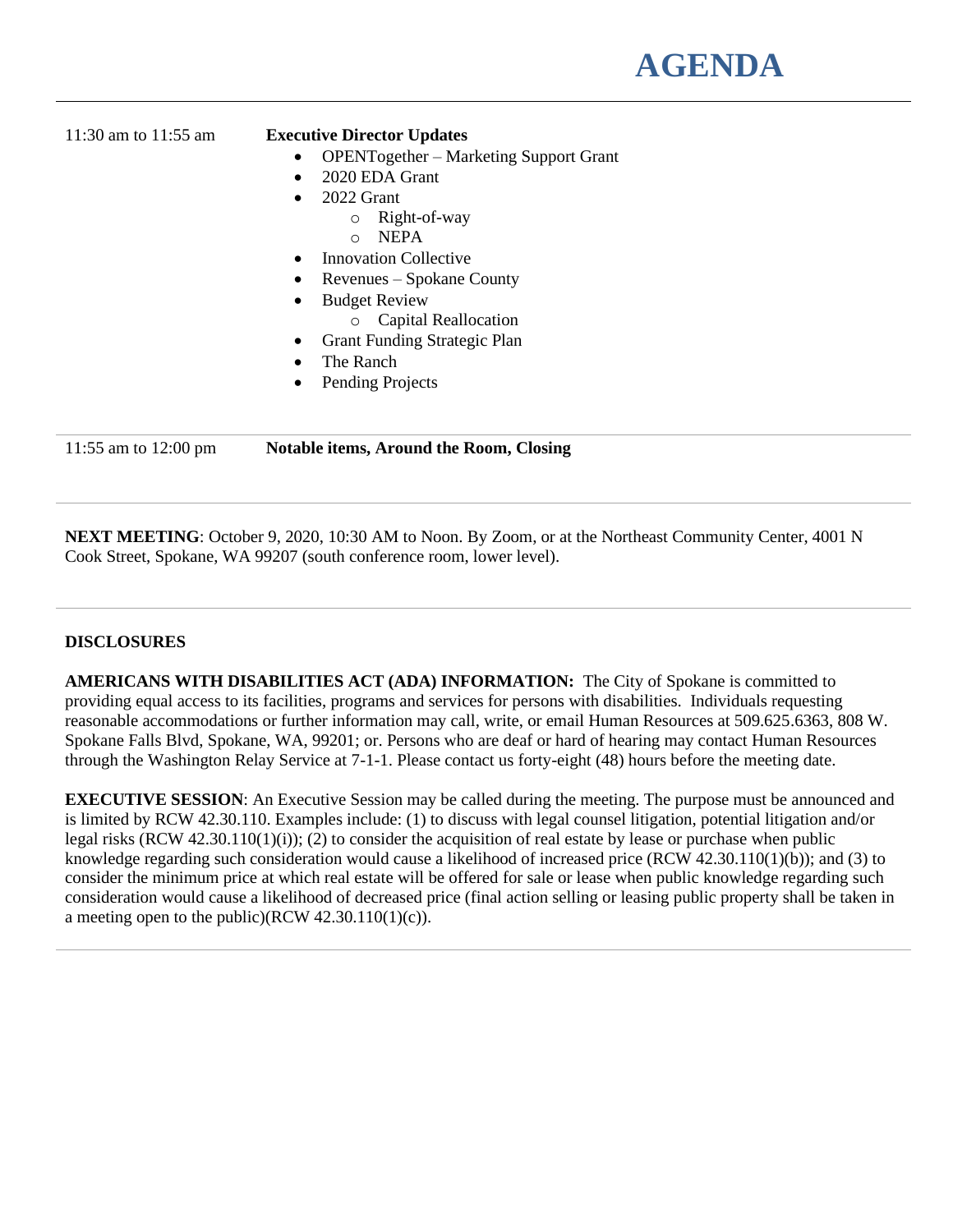# **NORTHEAST PUBLIC DEVELOPMENT AUTHORITY Date: August 14, 2020**

# **Meeting called to order:** 10:30 AM

**Location:** Board Members and Public attendance via Zoom.

#### **Welcome and Introductions**

The meeting commenced at 10:33 am. Commissioner Kerns noted that a quorum was present.

\_\_\_\_\_\_\_\_\_\_\_\_\_\_\_\_\_\_\_\_\_\_\_\_\_\_\_\_\_\_\_\_\_\_\_\_\_\_\_\_\_\_\_\_\_\_\_\_\_\_\_\_\_\_\_\_\_\_\_\_\_\_\_\_\_\_\_\_\_\_\_\_\_\_\_\_\_\_\_\_\_\_\_\_

#### **Attendees**:

NEPDA Board of Directors

- Josh Kerns
- Michael Cathcart
- Scott Simmons
- Jordan Tampien
- Gerry Gemmill

#### Not in attendance:

• Cheryl Stewart, Board Member

#### Board Staff

- David Guthrie, Executive Director
- Megan Clark, Legal Counsel

#### Guests

- Ron Valencia, Spokane County
- Shae Blackwell, City of Spokane
- Teri Stripes, City of Spokane
- Eric Hansen, Tilladelse

#### **Approval of Minutes**

Commissioner Kerns asked if anyone was opposed to voting to approve the following in a sign motion: Approval of: 1) Regular Minutes from July 10, 2020, 2) Special Meeting Minutes from July 17, 2020, and 3) Special Meeting Minutes from August 7, 2020. Hearing no objections, a motion was made by Gerry Gemmill to approve the all minutes. The motion was seconded by Scott Simmons. The motion passed unanimously.

#### **Public Comment**:

Eric Hansen with Tilladelse provided a Marcomm Strategy and Brand Update. The following brand personas were discussed; 1) Make It Spokane, 2) Bright Side Spokane, and 3) Notch8. Tilladelse suggested that NEPDA marketing should be directed primarily to developers, businesses, and grant organizations (target audience map).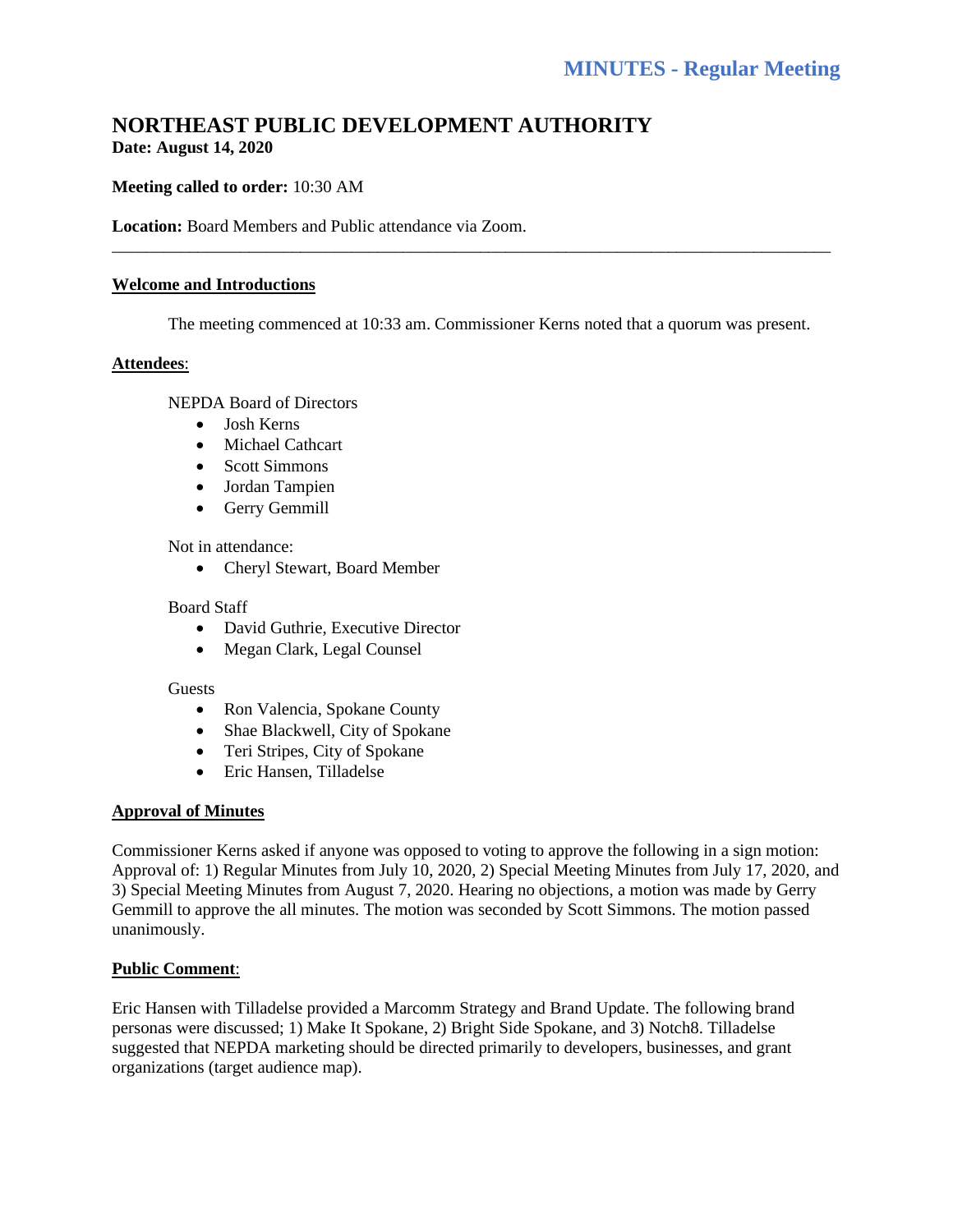#### **Board Updates**

Scott Simmons updated the board about the status of:

- **1)** NEPDA alley vacations.
	- o Scott noted that he had spoken with Eldon Brown at the City about alley vacations in the NEPDA. Eldon was generally supportive, but said a two-part process is needed. This is because different statutes applied to the land in the NEPDA depending on when it was platted. He said that the NEPDA should communicate with property owners to confirm their agreement before requesting council approval. It's important to make sure we have community support before proceeding. Scott said that the goal is a "no-cost" vacation for the property owner, meaning adjacent property owners would acquire half of the alley for no cost. Michael Cathcart suggested this could be discussed by Council as early as September, and asked the Executive Director to provide a map of the affected area. David Guthrie noted that the City is about 30 days from completion of a regional stormwater retention plan for northeast Spokane, and suggested it may be advantageous to pair the alley vacation with a regional stormwater retention plan, where property owners would be required to hook up to a regional stormwater retention system in lieu of retaining stormwater onsite. Michael Cathcart expressed concerns about adding fees to small business through the implementation of a regional stormwater system.

Regional Stormwater Retention Plan

- o Concept: Instead of onsite retention, we create a regional Stormwater retention system, and charge all property owners in the NEPDA to hook up.
- o Management: The NEPDA will manage the system, similar to a utility
- o Public Benefit: In theory, there is a lower cost by hooking up to the system than building and operating onsite Stormwater retention.
- o Incentive: Coordinate with Alley Vacation, i.e. free land offsets cost of stormwater retention fees
- $\circ$  Regulatory Changes: on 12/31/22, onsite Stormwater retention areas will have to be "certified" by the property owner.
- o Timing: ASAP revenue assumptions are based on current development in the NEPDA. If properties are developed with onsite retention, they do not have to hook up to the regional system, reducing anticipated revenues.
- o Costs: The NEPDA does not have the personnel at this time to manage this system. It's also unclear whether businesses will support this Plan, whether this will reduce business costs, and how construction will be financed
- o Possible Stormwater System Construction Financing:
	- Grants: to protect the County sole source aquifer.
	- Bonds: revenues from property owners used to pay off debt.
	- Incremental Revenues: if and when available

The board chose not to pursue pair the alley vacation with the regional stormwater system. The board agreed that we should pursue the alley vacation.

- **2.** Payment(s) from City to the NEPDA.
	- o Scott Simmons said that he had reached out to City staff (Michelle Hughes) to determine if the City could pay the NEPDA \$100,000 in previously allocated (but unpaid) economic development funds. N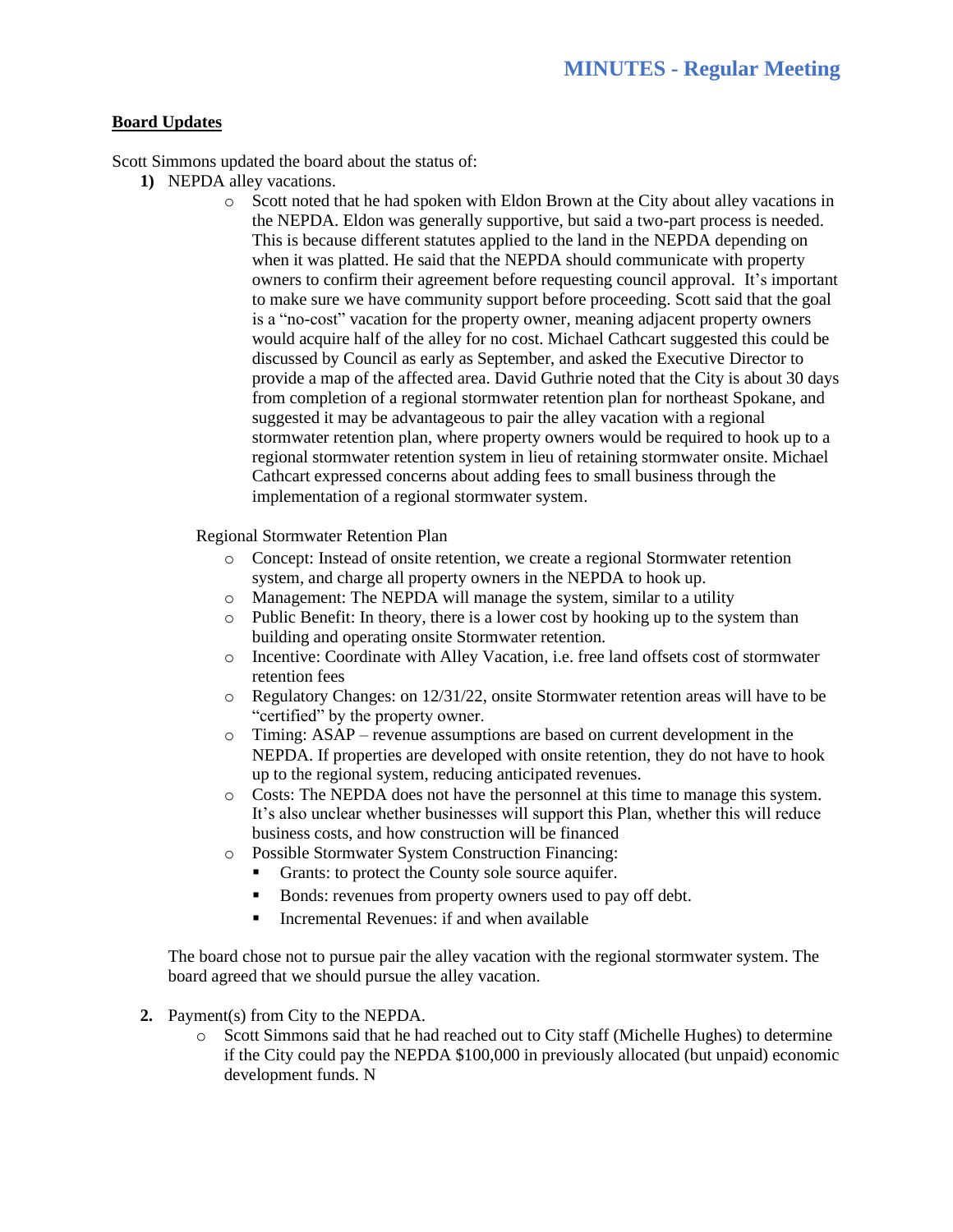# **Executive Director Updates**

The Executive Director advised the board that he will submit grant application to Greater Spokane Inc. (GSI), for Hillyard area business marketing support. The RFP details include:

- Marketing Support Invitation-only RFP
	- o Funding: Grant from Spokane County to GSI \$500K
	- o Timing: Funds must be spent by 12/31/20
	- o Purpose:
		- o Support business recovery in accordance with phased reopening requirements
		- o Support business ability to promote safe environment for employees and customers
		- o Support B2B and B2C marketing to previous and new customers
		- o Establish and launch digital, print and other collateral to assist marketing products/services, and drive customer traffic to Hillyard businesses.
		- o Enable businesses to join GSI's "Spread Kindness" campaign

NEPDA RFP will request funding for:

#### Website

- o Highlight local businesses and events
- o Single repository of B2B and B2C online resources (multiple sites now, all of which are very poor quality)
- o Webinars on relevant topics, including compliance with COVID19 reopening requirements
- o Goal is to mature into a relevant business/merchant association for Hillyard Internship
- - o Single POC for merchants
	- o Newsletter
	- o Webinars
	- o Ecosystem map connecting businesses to community resources
	- o Community events
	- o Beautification
- o Uncover opportunities for business to support local community and vice versa Grants to businesses to updated current digital infrastructure
	- o Businesses must submit applications to receive grants.
	- o A limited number of winners are selected by the NEPDA

The goal is to help businesses transition to the new digital reality caused/accelerated by the pandemic

#### • **Whitworth University**

The Executive Director provided an overview of the Whitworth University Design Thinking (MBA) class presentation to the NEPDA board at the August  $7<sup>th</sup>$  Special Board Meeting.

- o Whitworth interviewed 24 business, government and non-profit leaders, inside and outside the NEPDA.
	- o They suggested revising the current mission statement from, "How can the NEPDA increase economic development and job growth in The Yard" to, "How can the NEPDA create a culture of communication and innovation with limited resources."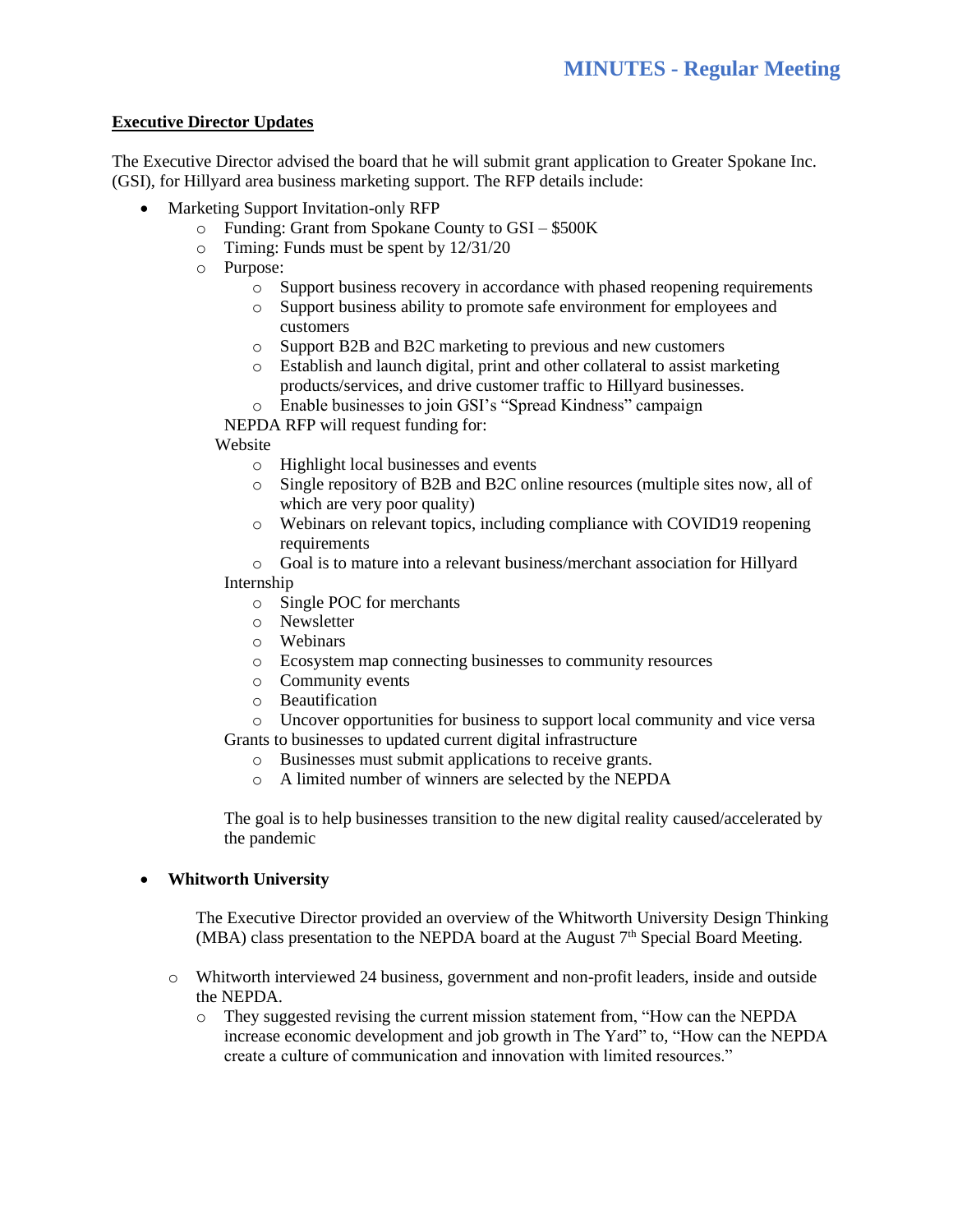- o Whitworth conducted a design thinking charrette, which generated 257 unique ideas focused on four concepts or themes, including; communication, perception, innovation and infrastructure.
- o The class recommended a number of ideas, which are outlined in the final report. Their top three ideas for NEPDA implementation are:
	- o Newsletter
	- o Redevelopment Fund
	- o Elevator Pitch
- o Other recommendations included:
	- o a full rebrand of the NEPDA and YARD
	- o free media
	- o unique industry focus
	- o regular NEPDA business owner meetings, including social gatherings
- o Resource pages on NEPDA website with critical business owner and developer data.
- o Newsletter: a bi-weekly newsletter, with engaging content, highlighting recent activity, plans and successes.
- o Redevelopment Fund: Whitworth recommend investing future NEPDA funding into rehabbing existing structures and facades to improve the value and aesthetic of the YARD. This idea would improve negative perceptions about the run-down nature of the YARD.

The Executive Director noted that the NEPDA is presently working on, or will implement a number of these ideas, including a full rebrand of the NEPDA and The YARD, utilization of free media, creation of a regular newsletter, and resource page on the new website.

# • **Budget Review**

o The Executive Director stated that the NEPDA had received \$50,000 from the City of Spokane in July. He also noted that assuming no revenues from Beacon Hill or Esmeralda Commerce Park (ECP) in 2020-2021, receipt of modest incremental revenue from City/County, and continued funding of current priorities, including marketing, grant applications, consulting, engineering, and traffic and economic analysis, the NEPDA has cash flow through August 2021.

#### • **Capital Reallocation**

- o ECP: The City and NEPDA agreed to allocate \$1.25M, for "reimbursement" of public infrastructure
- o ECP agreed to build 100,000 SF by 12/31/201
- $\degree$  Reimbursement is prorated (100,000/400,000 = 25%)
- o ECP cannot request reimbursement until it dedicates the public ROW
- o ECP said they do not want to dedicate the ROW until close to project completion.
- o Result: The timing of the City/NEPDA payment to ECP (reimbursement) is likely to be delayed many years.
- o Question: Should the NEPDA allocate a portion of the ECP reimbursement proceeds to other priorities?
- o Source of Repayment: The NEPDA will still be obligated to pay the full ECP reimbursement amount at a later date, but we should have revenues to do so.
	- o Phase 1 Sales Tax to NEPDA is estimated at \$594K

Scott Simmons asked the Executive Director to provide a financial analysis and timeline to better understand this request. David Guthrie said he would have this prepared for the September board meeting.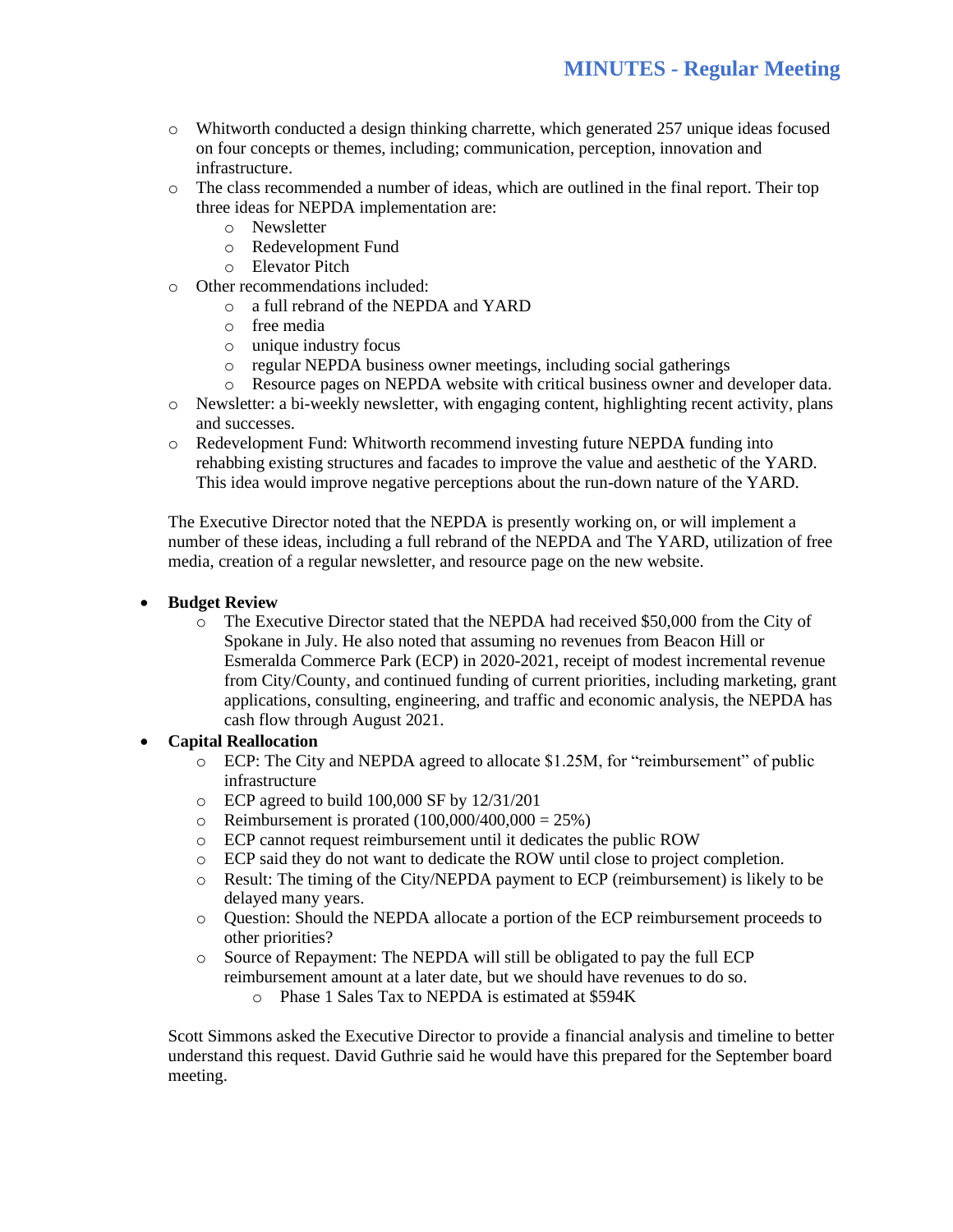# • **EDA Grant Application (Wellesley Ave.)**

- o Cost Estimate: ~\$2.8M \$3M
- $\degree$  Local Match: Standard 80/20 = ~\$600,000
- $\degree$  Non-standard 90/10 = ~\$300,000
- o WSDOT will allow NEPDA to use NSC funding as a local match, with supporting documentation
- o EDA doesn't "like" to use WSDOT funds as a local match (they want full credit for the work)

The Executive Director questioned whether we want to attempt to meet the local match requirement using 100% of WSDOT programmed funding, or should the NEPDA commit to funding 10% - 20%? Given the financial limitations of the NEPDA, the Executive Director said he believed we should try to use WSDOT NSC funding as our local match (100%)

#### • **Grant Funding Strategic Plan**

The Executive Director noted that the initial grant funding matrix, identifying potential sources of funds for NEPDA objectives would be complete by the end of August. The final plan is scheduled for completion by early October.

#### • **City of Arlington – manufacturing tax exemption ordinance**

David Guthrie advised the board about City of Arlington Ordinance 2016-008, which created tax incentives in targeted areas for new construction of industrial or manufacturing facilities creating family living wage jobs.

- o Purpose: to encourage new MFG and industrial uses on undeveloped or underutilized lands zoned for industrial and MFG uses within the city through tax incentive, thereby increasing employment opportunities for family living wage jobs
- o General Requirements:
	- o Applications for exemption must be submitted in advance, and approved by the City.
	- $\circ$  A minimum of 25 new family living wage jobs will be created on the subject site as a result of new construction.
	- o Taxes are exempted for up to 10 years

The Executive director noted that it is possible to create a "rebate" vs. an exemption

- o Can be structured as an NEPDA incentive only no City approval required
- o Can be tailored by the NEPDA board. The NEPDA gives up more or less revenue, for various time periods, depending on the project benefits (cost, # of employees, wages, etc.)
- o The NEPDA could offer to REBATE some or all of the NEPDA property and or utility taxes (not sales tax) IF the business meets certain conditions (annual certification required).
- o The NEPDA only pays after performance is certified
- o Performance requirements may include, # of livable wage jobs, payment of all property, utility, retail sales taxes, etc.

The Executive Director asked whether the board was interested in pursuing this further. Michael Cathcart expressed strong interest in this idea. He said that Council could approve the ordinance, in which case 100% of the property tax revenue could be rebated to the developer, rather than 75% (without City Council agreement).